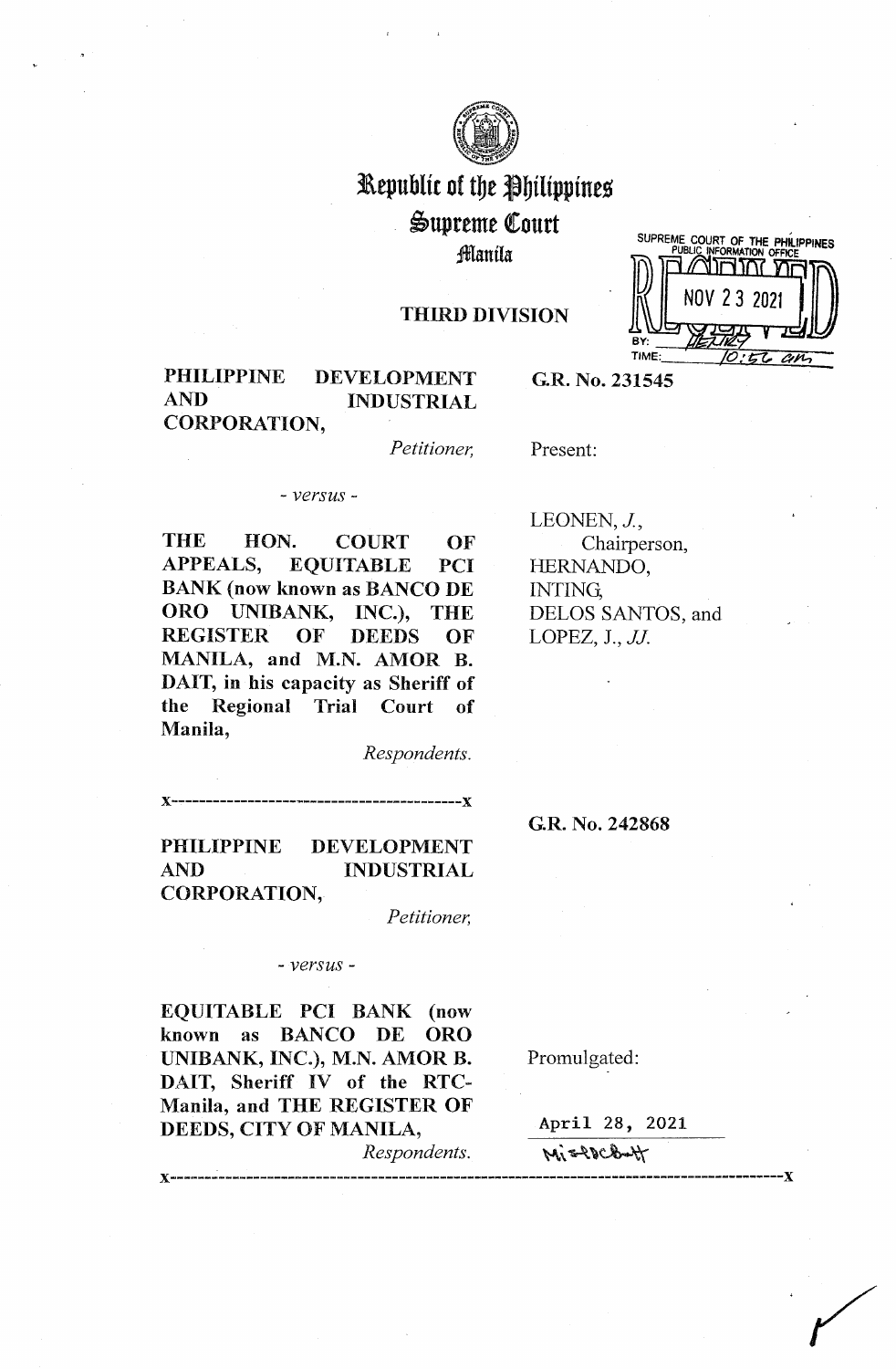in a Letter of Approval<sup>10</sup> dated August 8, 1996. As security thereof, PDIC executed a Real Estate Mortgage<sup>11</sup> (REM) dated September 16, 1997 over the parcel of land covered by TCT No. 230861, the mother title of the condominium project. Thereafter, PDIC availed of the P100,000,000.00 clean credit line. <sup>12</sup>

In January 1997, since the clean credit line was already fully-utilized, PDIC requested EPCIB to release funds from the secured credit line. However, after evaluating PDIC's account and given the then market and economic condition, EPCIB decided to defer the granting of additional credit<br>accommodation. EPCIB likewise refused to release the amount of EPCIB likewise refused to release the amount of P45,000,000.00 subsequently requested by PDIC, which it needed to complete the project. PDIC was thus constrained to resort to other sources of financing from other banks even with a higher interest rate.<sup>13</sup>

In the meantime, the amounts previously drawn by PDIC had become past due and EPCIB had intended to take legal action against PDIC to enforce its rights. PDIC, however, requested EPCIB to defer legal action and allow it to make payments on the obligations under such terms and conditions acceptable to EPCIB.<sup>14</sup>

Thus, in June 2000, PDIC and EPCIB agreed to enter into a Repayment Agreement.<sup>15</sup> In the Repayment Agreement, PDIC acknowledged that it is indebted to EPCIB in the aggregate amount of P26,222,098.23 and \$2,777,686.69 as of November 30, 1999, and that the said obligations have become past due.<sup>16</sup>

On June 8,  $2000$ , in accordance with the terms and conditions of the Repayment Agreement, PDIC executed REMs<sup>17</sup> over 29 condominium units of the condominium project and a parcel of land covered by TCT No. 283102 located in Meycauayan, Bulacan (Bulacan property). In turn, EPCIB released the REM dated September 16, 1997 covering the mother title.<sup>18</sup>

When PDIC defaulted in its loan obligations under the Repayment Agreement, EPCIB sent a letter<sup>19</sup> dated September 4, 2002 to PDIC demanding payment. In response to the demand letter, PDIC offered to settle its loan obligations by way of *dacion en pago.* However, the parties failed to

<sup>&</sup>lt;sup>10</sup>Id. at 352-354.<br><sup>11</sup>Id. at 355-357.

<sup>&</sup>lt;sup>12</sup> Id. at 323.<br><sup>13</sup> Id. at 9-10, 323.

 $14$  Id. at 323.

<sup>&</sup>lt;sup>15</sup> Id. at 367-371.<br><sup>16</sup> Id. at 367.

 $17$  Id. at 372-374, 385-387.<br><sup>18</sup> Id. at 325-326.

Not attached to the *rollo*.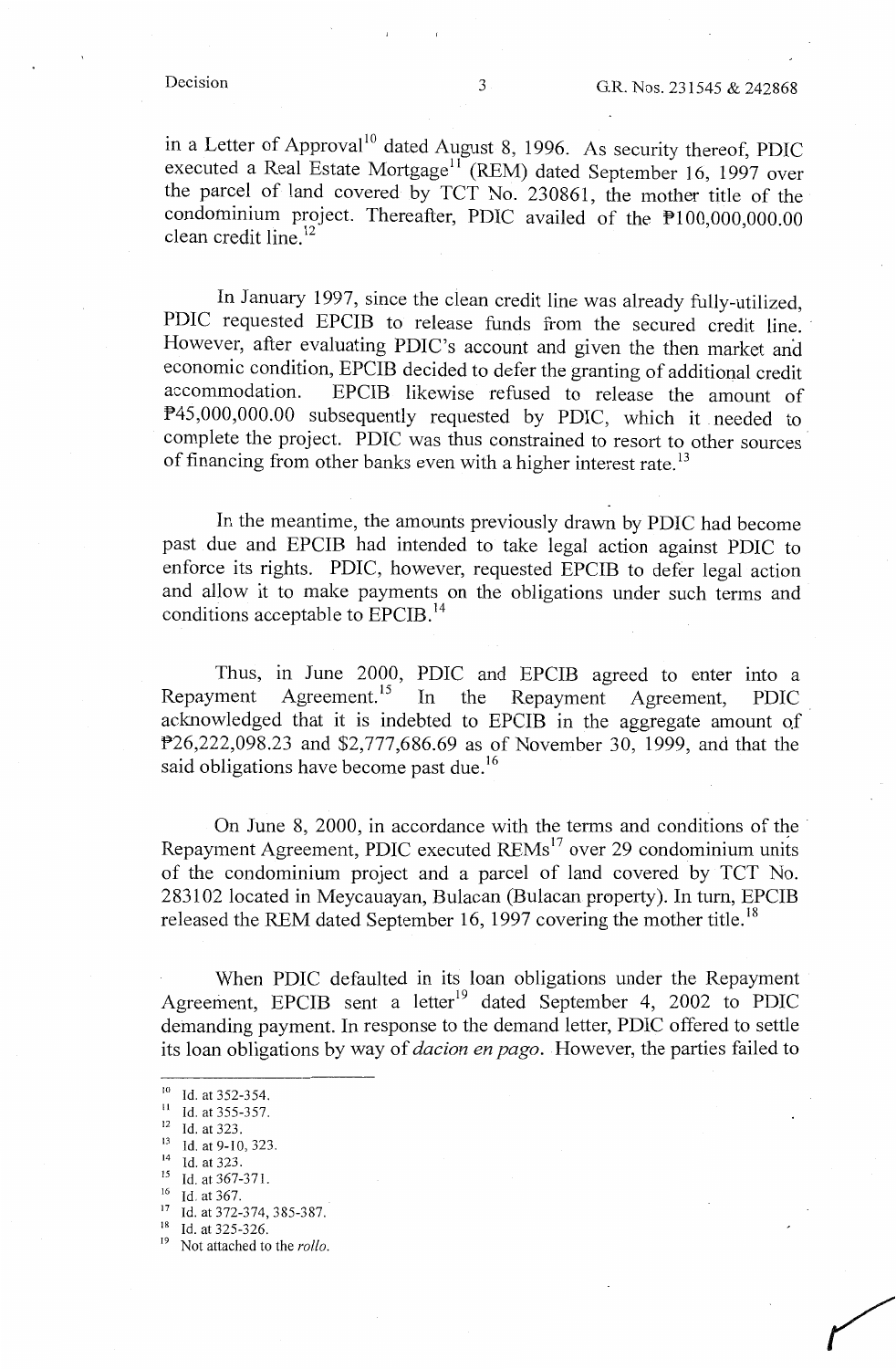/

In its complaint, PDIC alleged that the subject REMs dated June 8, 2000 are void. These were allegedly executed against its will and were merely consummated on account of EPCIB 's machinations by using its advantaged position as PDIC was then not in a position to refuse.<sup>32</sup> According to PDIC, EPCIB's unjustified refusal to release any amount from. the secured credit line, coupled with the period of time it consumed in finding alternative financing sources, substantially delayed the construction of the project.<sup>33</sup> PDIC averred that since it was not able to avail of any amount from the secured credit line, it demanded· for the release of the owner's duplicate title of TCT No. 230861, then in the possession of EPCIB. However, despite repeated requests, EPCIB refused to release the mother title to PDIC unless it executes a substitute REM covering the 29 units of the condominium project and Bulacan property. Thus, owing to the need for the cancellation of the mortgage on TCT No. 230861 to complete the project and allow PDIC to sell the condominium units, and the fact that certain fully-paid buyers had threatened to file civil and criminal cases against PDIC and its officers, PDIC was constrained to accede to EPCIB's demand and executed the subject REMs.<sup>34</sup> PDIC contended that EPCIB used PDIC contended that EPCIB used intimidation and undue influence in the execution of the new REMs, which thus, effectively vitiated its consent.<sup>35</sup>

PDIC then prayed that: (1) immediately upon filing the case, a TRO be issued, enjoining EPCIB and the Register of Deeds of Manila from proceeding with the consolidation of EPCIB 's title over the subject properties; (2) after due hearing, a writ of preliminary injunction (WPI) be issued, enjoining EPCIB and the Register of Deeds of Manila from proceeding with the consolidation of EPCIB 's title over the subject properties; (3) after due trial, judgment be rendered, declaring the REMs dated June 8, 2000 and the foreclosure of the subject properties on April 21, 2003 null and void, among others.<sup>36</sup>

Thereupon, the RTC Manila issued a 72-hour TRO, enjoining EPCIB and the Register of Deeds of Manila from proceeding with the consolidation of EPCIB 's title over the 29 condominium units and the Bulacan property, and from taking possession thereof. On June 20, 2003, after conducting a summary hearing, the RTC Manila issued an Order,  $37$  extending the 72-hour TRO for 17 days. Subsequently, on July 7, 2003, the RTC Manila issued an Order,<sup>38</sup> granting PDIC's application for the issuance of a WPI.<sup>39</sup>

- 32 Id. at 412.<br>
33 Id. at 408.<br>
34 Id. at 409-410.<br>
35 Id. at 412-413.<br>
36 Id. at 416-417.<br>
37 Not attached to the *rollo*.
- <sup>38</sup> Not attached to the *rollo*.<br><sup>39</sup> P<sub>a</sub>lle (C.B. No. 231545)

*Rollo* (G.R. No. 231545), Vol. I, pp. 15-16.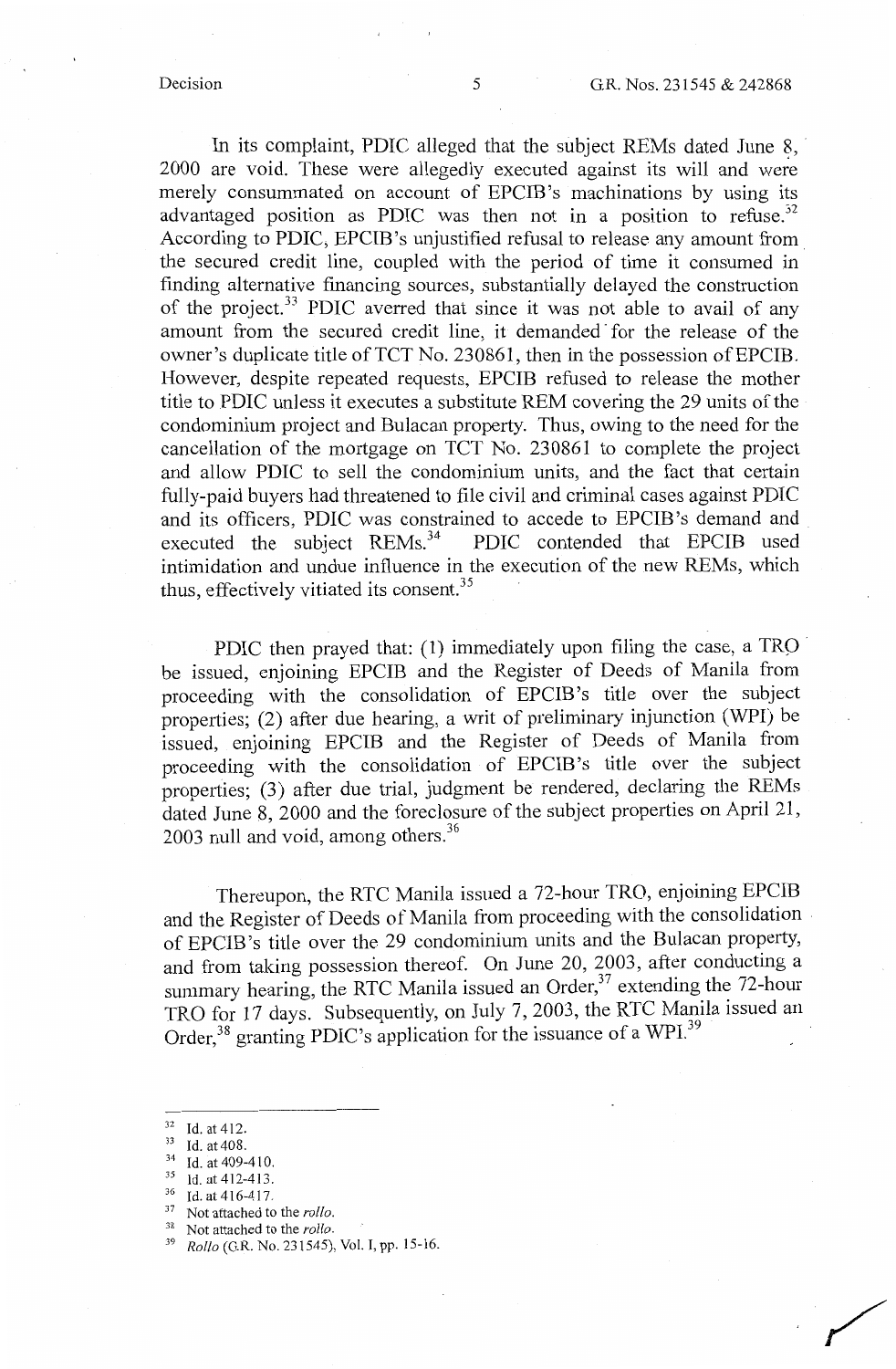## *The Ruling of the RTC*

On June 30, 2015, after trial on the merits, the RTC Manila rendered a Decision,  $44$  the dispositive portion of which reads -

**WHEREFORE,** premises considered, judgment is hereby rendered:

- 1. **DISMISSING** the instant case.
- 2. **DECLARING** that the Foreclosure sale that took place on April 21, 2003 is regular and valid.
- 3. **DISMISSING** defendant's counterclaim for lack of merit to support its award.

Accordingly, the writ of preliminary injunction issued as per Order dated July 7, 2003 is hereby lifted.

No pronouncement as to cost.

So ordered.<sup>45</sup>

The RTC Manila held that PDIC failed to convince the court that it was deceived through any act of machination or undue influence on the part of EPCIB into entering and signing the subject REMs. On the contrary, the RTC found that it was even PDIC that requested EPCIB to defer any legal action against it pertaining to its past due obligation and to instead allow it to pay under such terms and conditions acceptable to the bank. This thereby gave birth to the execution of the Repayment Agreement and the subject REMs as security thereof. According to the RTC Manila, the fact that PDIC may have felt compelled to execute and enter into the Repayment Agreement and the subject REMs will not negate the voluntariness of PDIC's act.<sup>46</sup>

The RTC Manila likewise sustained the validity of the extrajudicial foreclosure sale of the subject properties. This was notwithstanding the fact that there was only one  $(1)$  bidder at the auction sale, ruling that the law applicable in the case is Act No. 3135.47 The RTC held that Supreme Court Circular A.M. No. 99-10-05-0,<sup>48</sup> which requires at least two  $(2)$  bidders in the auction sale, is not found in Act No. 3135, but in Presidential Decree No. 1594.<sup>49</sup> The said Decree is the law that prescribes policies, guidelines, rules,

<sup>44</sup> Id. at 141-150.<br>
45 Id. at 150.<br>
46 Id. at 147.

An Act to Regulate the Sale of Property under Special Powers Inserted in or Annexed to Real-Estate Mortgages; approved on March 6, 1924.<br>Procedure in Extra-judicial Foreclosure of Mortgage; took effect on January 15, 2000, further amended

on September 1, 2000.<br>Prescribing Policies, Guidelines, Rules and Regulations for Government Infrastructure Contracts; approved on June 11, 1978.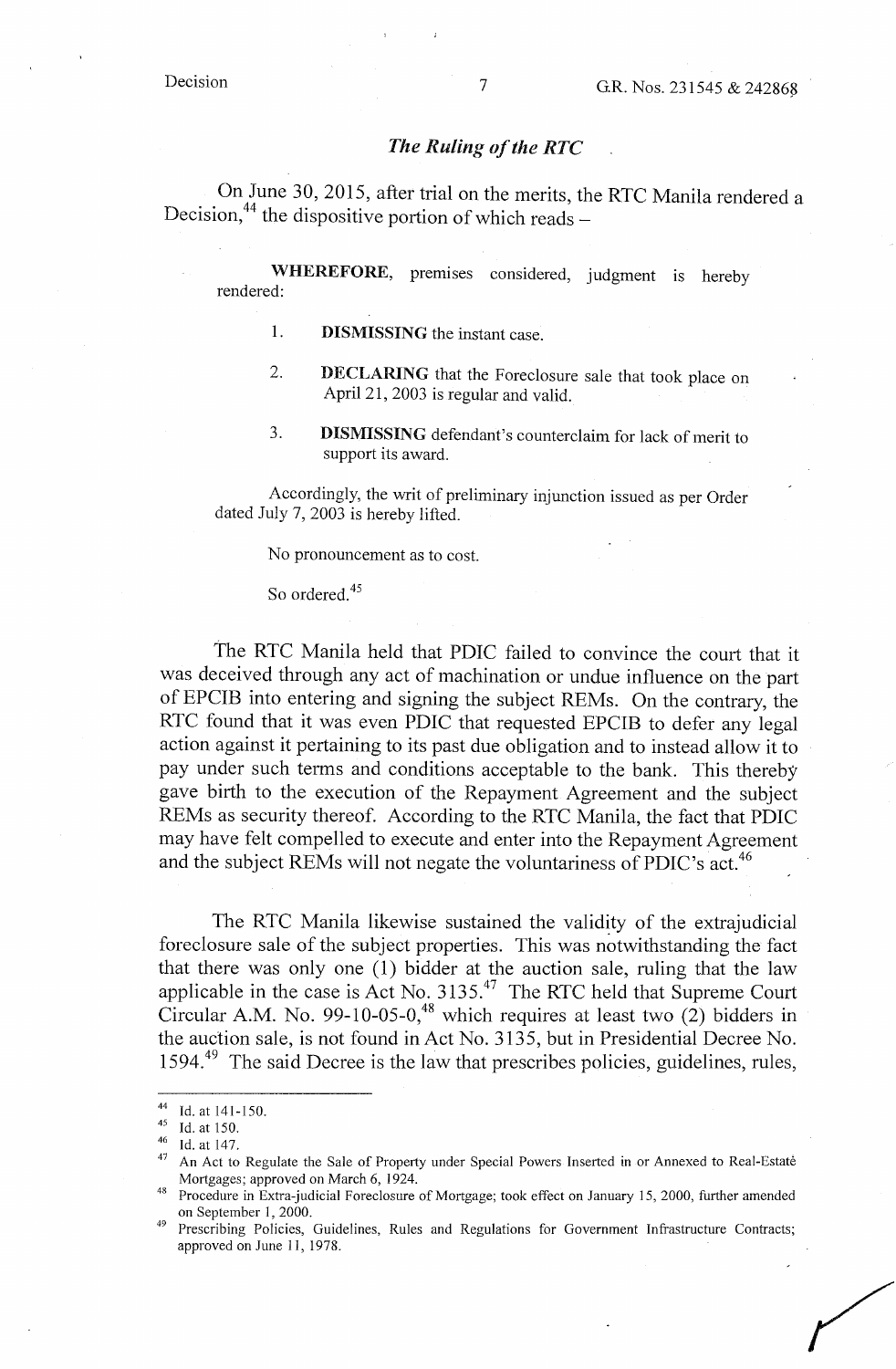PDIC filed a Motion for Reconsideration, $61$  which was denied by the  $CA$  in its Resolution<sup>62</sup> dated October 25, 2018.

Aggrieved, PDIC filed before the Court a Petition for Review on *Certiorari<sup>63</sup>*under Rule 45 to assail the Decision dated April 23, 2018 and the Resolution dated October 25, 2018 of the CA, the subject for resolution under G.R. No. 242868. ·

## *The Issues*

The issues for the Court's resolution are:

- I. Whether the CA committed grave abuse of discretion amounting to lack or excess of jurisdiction in denying PDIC's application for the issuance of a TRO to restrain EPCIB from consolidating its title over the subject properties.
- II. Whether the CA erred in sustaining the Decision dated June 30, 2015 of the RTC Manila finding that the REMs over PDIC's units in the condominium project and the Bulacan property and the subsequent extrajudicial foreclosure sale involving the said properties, are valid.

## *Arguments of petitioner PDIC.*

In assailing the denial of its application for issuance of TRO and/or WPI, PDIC insists that it has a clear legal right to retain title in its name over the subject properties until the final judgment on the case. It argued that: (1) the last, actual, peaceable, and uncontested situation in this case is PDIC's ownership and possession of the subject properties; (2) the validity of the REMs and the foreclosure over the subject properties remain contested since the appealed Decision dated June 30, 2015 of the RTC Manila has not yet attained finality; and  $(3)$  the CA has confirmed in an appeal from the Makati Case (CA-G.R. No. 95063) that PDIC's consent was vitiated in the execution of the Repayment Agreement.<sup>64</sup>

PDIC maintains that the subject REMs are void for having been executed against its will and were only consummated on account of the undue influence exerted by EPCIB against PDIC. PDIC insists that its financial distress was brought about by EPCIB 's wanton breach of the credit

<sup>61</sup> Id. at 135-145. 62 Id. at 42-44. 63 Id. at 81-109. 64 *Rollo* (G.R. No. 231545), Vol. I, pp. 25-26.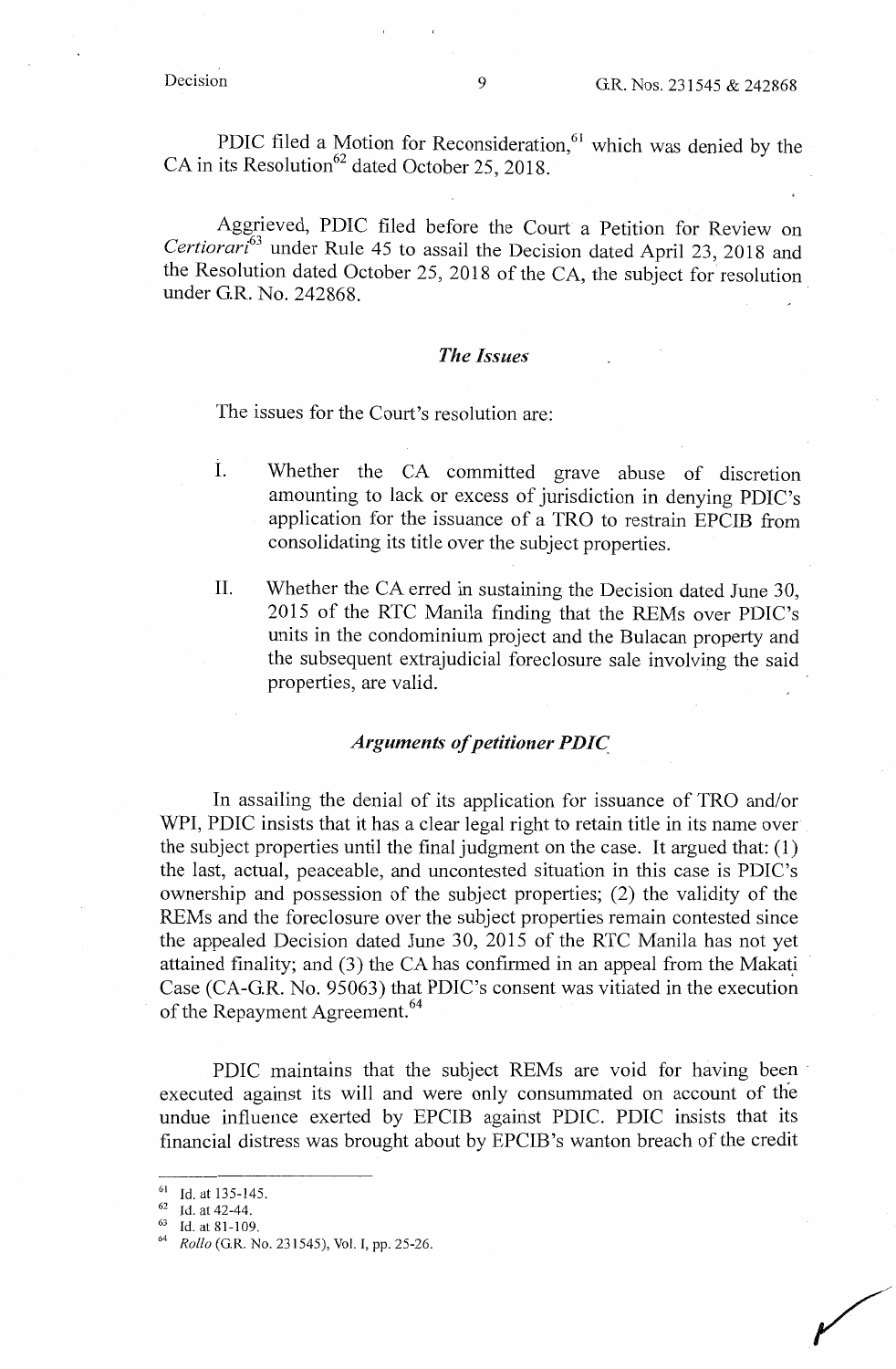### Decision

*There was no discretion in the denial of PDIC's application for issuance of TRO and/or WP/. grave abuse of* 

Section 3, Rule 58 of the Rules of Court enumerates the grounds for the issuance of a WPI, to wit:

SECTION 3. *Grounds for issuance of preliminary injunction.*  $-A$ preliminary injunction may be granted when it is established:

(a) That the applicant is entitled to the relief demanded, and the whole or part of such relief consists in restraining the commission or continuance of the act or acts complained of, or in requiring performance of an act or acts, either for a limited period or perpetually;

(b) That the commission, continuance or non-performance of the act or acts complained of during the litigation would probably work injustice to the applicant; or

( c) That a party, court, agency or a person is doing, threatening, or is attempting to do, or is procuring or suffering to be done, some act or acts probably in violation of the rights of the applicant respecting the subject of the action or proceeding, and tending to render the judgment ineffectual.

## In *Sps. Lim* v. *Court of Appeals,* 71 the Court held that:

 $[1]$ t is clear that to be entitled to an injunctive writ, the applicant must show that there exists a right to be protected which is directly threatened by an act sought to be enjoined. Furthermore, there must be a showing that the invasion of the right is material and substantial, and that there is an urgent and paramount necessity for the writ to prevent serious damage.<sup>72</sup>

The Court further held in *Evy Construction and Development Corp. v. Valiant Roll Forming Sales Corp.* : 73

An injunctive writ is granted only to applicants with "actual and existing substantial rights" or rights *in esse*. Further, the applicant must show "that the invasion of the right is material and substantial and that there is an urgent and paramount necessity for the writ to prevent serious damage." Thus, the writ will not issue to applicants whose rights are merely contingent or to compel or restrain acts that do not give rise to a cause of action.<sup>74</sup> (Citations omitted)

 $\frac{71}{72}$  763 Phil. 328 (2015).<br>  $\frac{72}{73}$  Id. at 336.<br>  $\frac{820}{11}$  Phil. 123 (2017).

Id. at 136.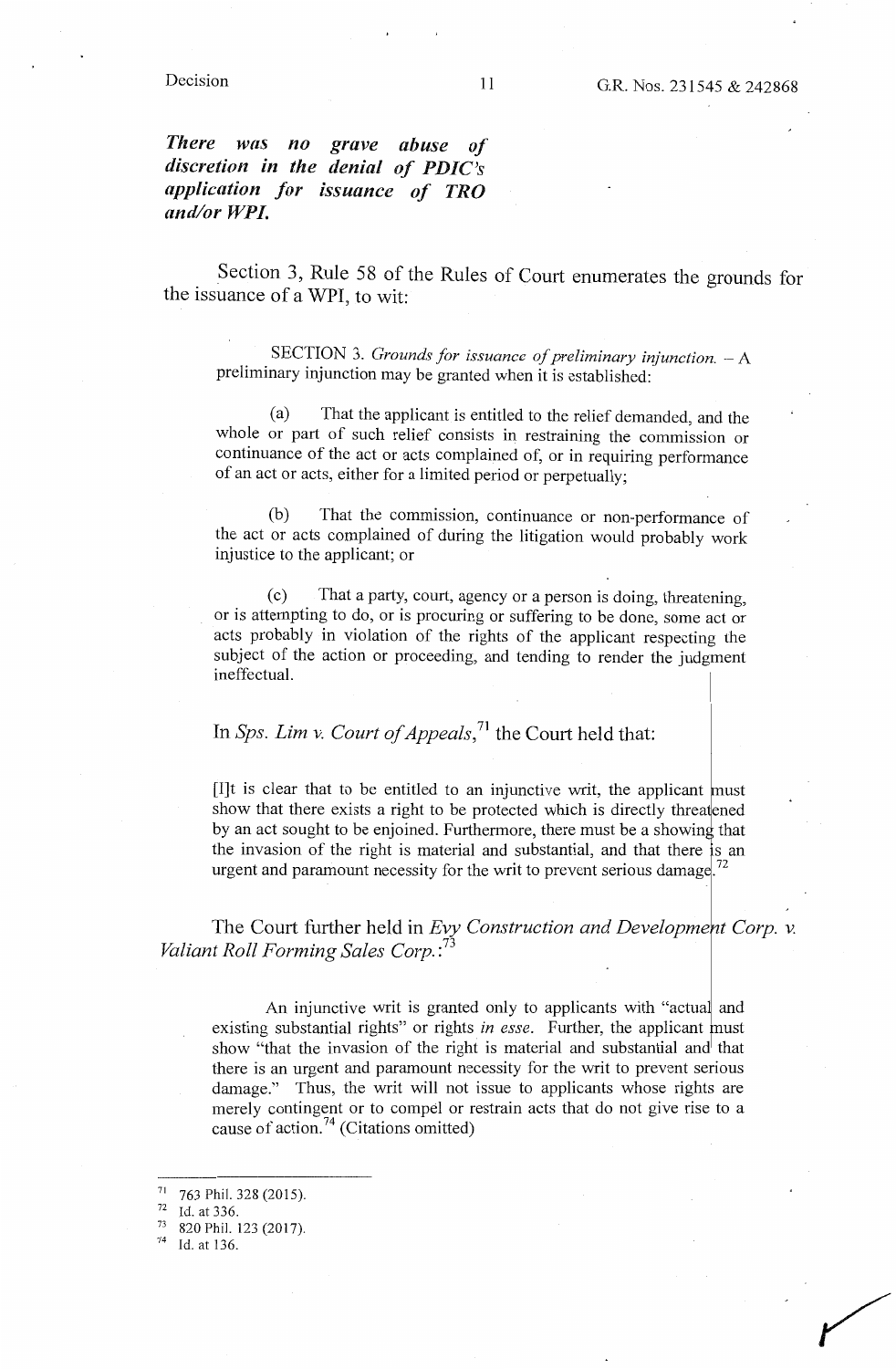upon which it is imposed, whoever the possessor may be, to the fulfillment of the obligation for whose security it was constituted.<sup>81</sup> "[T]he purchaser in an extrajudicial foreclosure sale is entitled to the possession of the property and can demand that [they] be placed in possession of the same either during· (with bond) or after the expiration (without bond) of the redemption perio'd therefor." $82$ <sup>'</sup> The pendency of the action for annulment of mortgage and foreclosure sale does not stay the issuance of a writ of possession and "the purchaser remains entitled to a writ of possession, without prejudice, of course, to the eventual outcome of the pending annulment case."<sup>83</sup> In this case, as the sole bidder in the foreclosure sale upon whom a certificate of sale was issued by the sheriff, EPCIB obtained a better right to the possession of the subject properties.

More importantly, it bears emphasizing that PDIC never exercised its right to redeem the mortgaged properties within the redemption period, or even attempted to do so. It merely persisted in its theory that the subject REMs are null and void. It must be pointed out that the period of redemption is not interrupted by the filing of an action assailing the validity of the mortgage, so that at the expiration thereof, the mortgagee who acquires the property at the foreclosure sale can proceed to have the title consolidated in their name and a writ of possession issued in their favor.<sup>84</sup> Hence, the consolidation of ownership over the mortgaged properties in favor of EPCIB and the issuance of a new title in its name during the pendency of the appeal of the decision dismissing its action for the annulment of mortgage and foreclosure sale will not cause irreparable injury to PDIC that warrants the protection of an injunctive writ. PDIC's failure to redeem the mortgaged properties within the period of redemption had lost for it any right in the properties.

Indeed, in an attempt to mislead the Court, PDIC claims that the CA has confirmed the decision of the RTC Makati in CA-GR. No. 95063 that its consent was vitiated in the execution of the Repayment Agreement. The decision of the RTC Makati in Civil Case No. 03-401, in the action for Damages filed by PDIC against EPCIB based on the alleged malicious refusal of the bank to release funds under the previously approved Secured Credit Line, has no bearing in this case. As aptly raised by EPCIB, the decision of the RTC Makati in the action for Damages could not have annulled the Repayment Agreement since the validity of the Repayment Agreement was not one of the issues resolved by the RTC Makati.

At any rate, the validity of the Repayment Agreement and the corresponding subject REMs has been unanimously upheld by both the RTC

<sup>&</sup>lt;sup>81</sup> CIVIL CODE, Article 2126.<br><sup>82</sup> *Sps. Marquez v. Sps. Alindog*, 725 Phil. 237, 246 (2014).<br><sup>83</sup> *Sps. Tolosa v. United Coconut Planters Bank*, 708 Phil. 134, 144 (2013).<br><sup>84</sup> See *Sps. Vaca v. Court of Appeals*, 304 P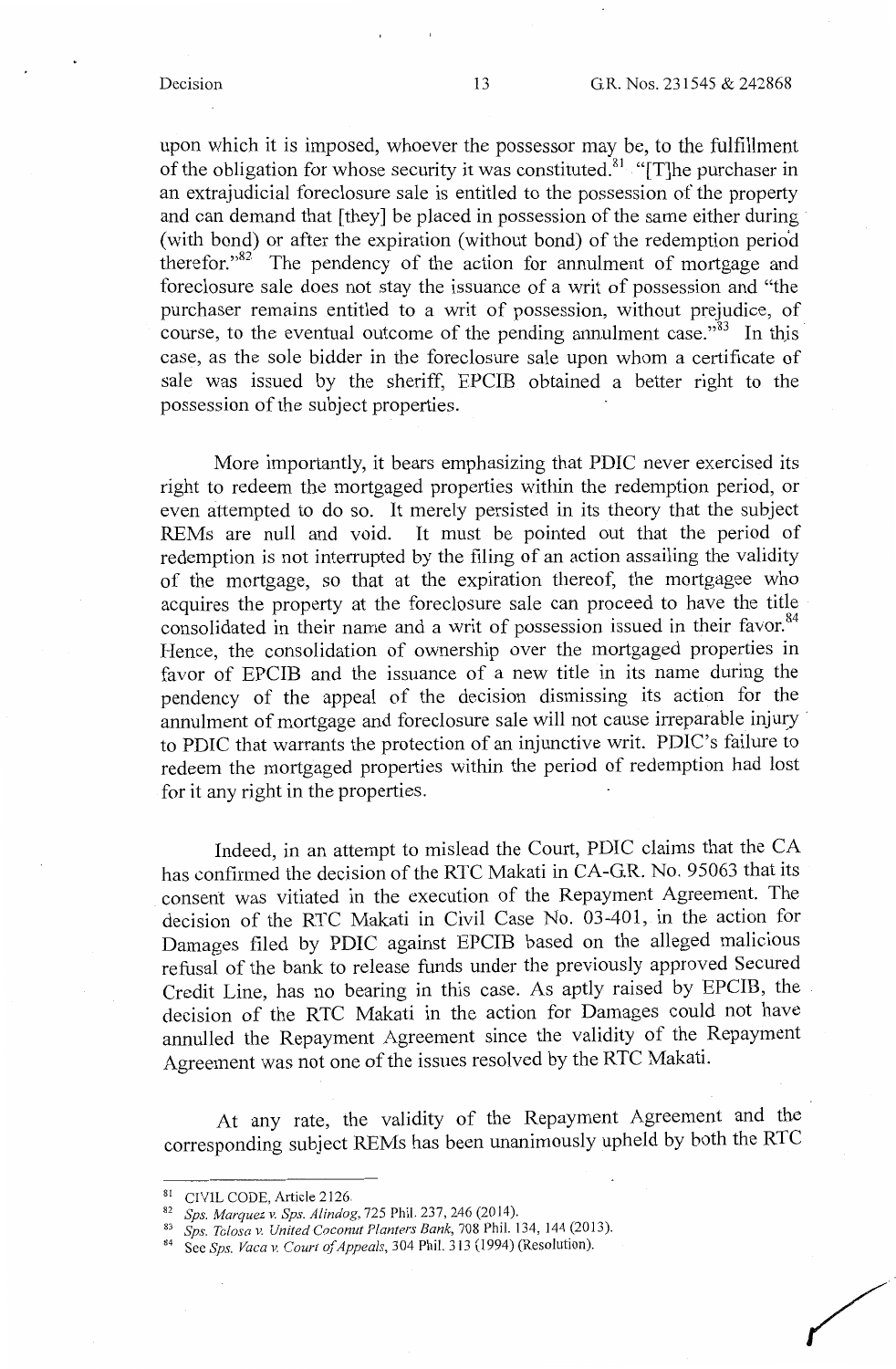**SEVEN THOUSAND SIX HUNDRED EIGHTY SIX and SIXTY NINE CENTAVOS (US\$2,777,686.69)** (the "Dollar Loan") as of November 30, 1999, exclusive of interest, penalties and other charges, as per Statement of Account x x x.

WHEREAS, **the Obligations have become past due and the BANK had intended to take legal action against the BORROWER and the SURETIES to enforce its rights;** 

WHEREAS, **the BORROWER and the SURETIES requested the BANK to defer legal action and allow them instead to make payments on the Obligations under such terms and conditions acceptable to the BANK,** and the BANK has agreed thereto under the terms thereof;

NOW THEREFORE, for and in consideration of the foregoing premises and other good and valuable consideration, the parties hereto hereby agree and stipulate as follows:

xxxx

## **B. COLLATERALS**

1. **As security for the prompt and full payment by the BORROWER** when due (whether at stated maturity, by acceleration or otherwise) of all amounts payable to the BANK under this Agreement, whether of principal, interest or otherwise, as well as for the faithful performance of all other terms and conditions of this Agreement, **the BORROWER agrees to execute and deliver, or cause to be executed and delivered, to the BANK a duly executed and registered real estate mortgage**  (the "Collateral") in the form and substance acceptable to the BANK not later than May 31, 2000 over the following properties:

xxxx

4. **The BANK agrees to release the Real Estate Mortgage dated September 16, 1997, executed by the BORROWER in favor of the BANK over that parcel of land covered by Transfer Certificate of Title No. 230861 of the Register of Deeds of Manila upon the due execution, completion and registration of**  the mortgages  $x \times x$ .<sup>88</sup> (Emphases supplied)

Verily, the execution of the Repayment Agreement was entered into for the purpose of accommodating the request for a restructuring of payment by PDIC. Restructuring, as applied to a debt, implies a postponement of the maturity, modification of the essential terms of the debt *(e.g.,* conversion of debt into bonds or into equity, or a change in or amendment of collateral security) in order to make the account of the debtor current.<sup>89</sup> With the execution of the Repayment Agreement wherein PDIC undertook to execute

<sup>88</sup>*Rollo* (G.R. No. 231545), Vol. I, pp. 367-369. 89 *Development Bank of the Philippines v. Court of Appeals,* 526 Phil. 525, 540 (2006). (Citations omitted)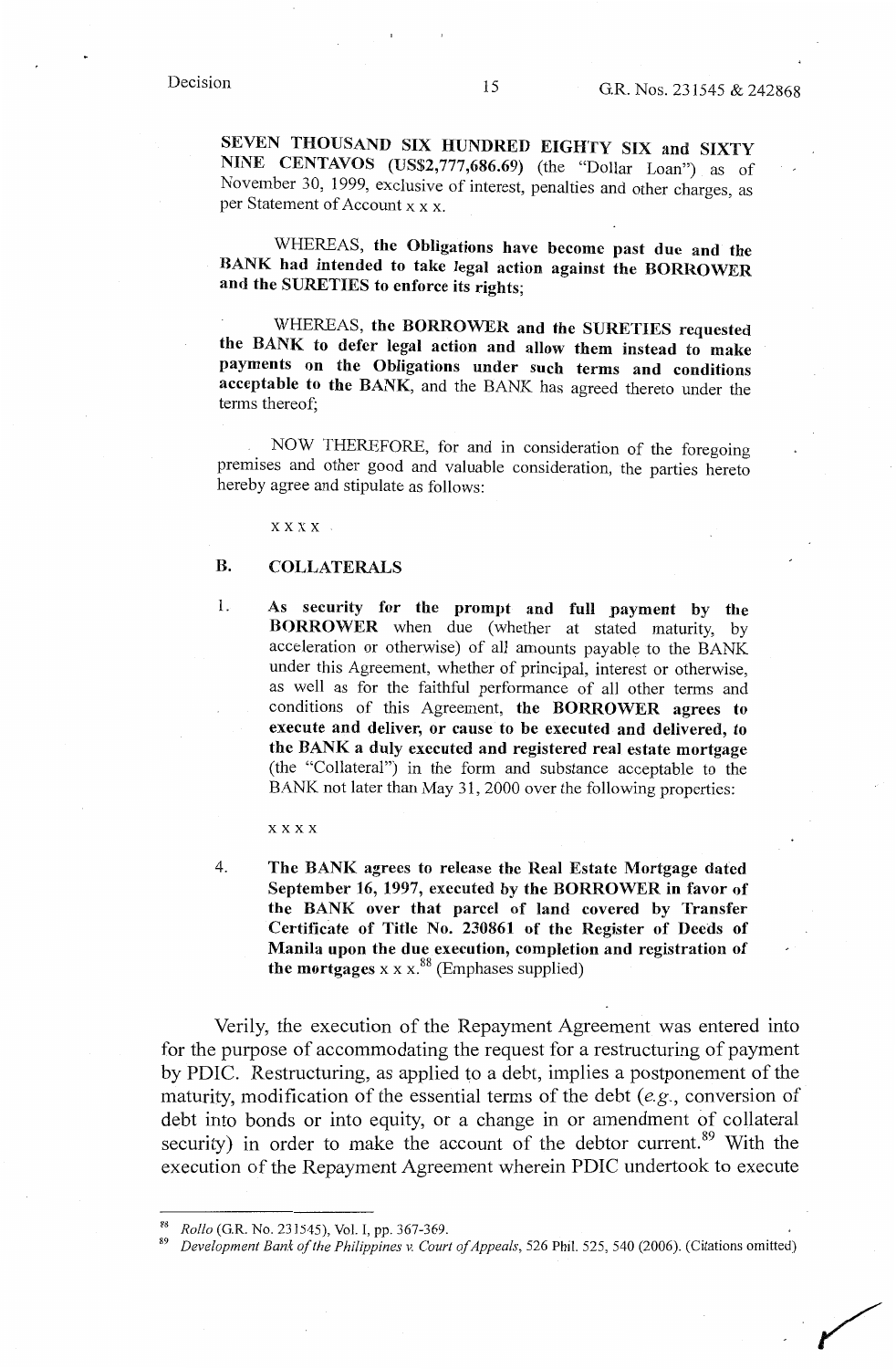The Court finds PDIC's imputation that it was EPCIB's breach of the credit line grant coupled by its refusal to release the mother title that brought about its financial distress and vitiated its consent into executing the Repayment Agreement and the subject REMs as a futile subterfuge to avoid the inevitable implication of a legal and binding contract. The Court simply . cannot allow PDIC to feign ignorance of its contractual obligations under the Repayment Agreement and the subject REMs.

"Parties who have validly executed a contract and have availed themselves of its benefits may not, to escape their contractual obligations, · invoke irregularities in its execution to seek its invalidation."<sup>92</sup> It must be stressed that "a party to a contract cannot deny its validity after enjoying its benefits without outrage to one's sense of justice and fairness."<sup>93</sup> Where parties have entered into a well-defined contractual relationship, it is imperative that they should honor and adhere to their rights and obligations as stated in their contracts because obligations arising from them have the force of law between the contracting parties and should be complied with in good faith. 94

In any case, as correctly held by the CA, even assuming *arguendo* that PDIC was forced into executing the Repayment Agreement and the subject REMs, such would only make the contract voidable, in which case, the proper remedy would have been to annul the contract. Significantly, PDIC never questioned the validity of the Repayment Agreement from which the subject REMs arose. As emphasized by the Court in *Development Bank of the Philippines v. Court of Appeals:*<sup>95</sup>

A mortgage is a mere accessory contract and its validity would depend on the validity of the loan secured by it. Hence, the consideration of the mortgage contract is the same as that of the principal contract from which it receives life, and without which it cannot exist as an independent contract. The debtor cannot escape the consequences of the mortgage contract once the validity of the loan is upheld.<sup>96</sup>

*EPCIB 's right to foreclose the mortgaged properties in case of default in the payment of the principal obligation under the Repayment Agreement is clearly stated in the subject REMs.* 

96 Id. at 544.

<sup>&</sup>lt;sup>92</sup> *Vitug v. Abuda, 776 Phil. 540, 544 (2016).*<br><sup>93</sup> *Toledo v. Hyden, 652 Phil. 70, 83 (2010).*<br><sup>94</sup> CIVIL CODE, Article 1159.<br><sup>95</sup> 526 Phil. 525 (2006).